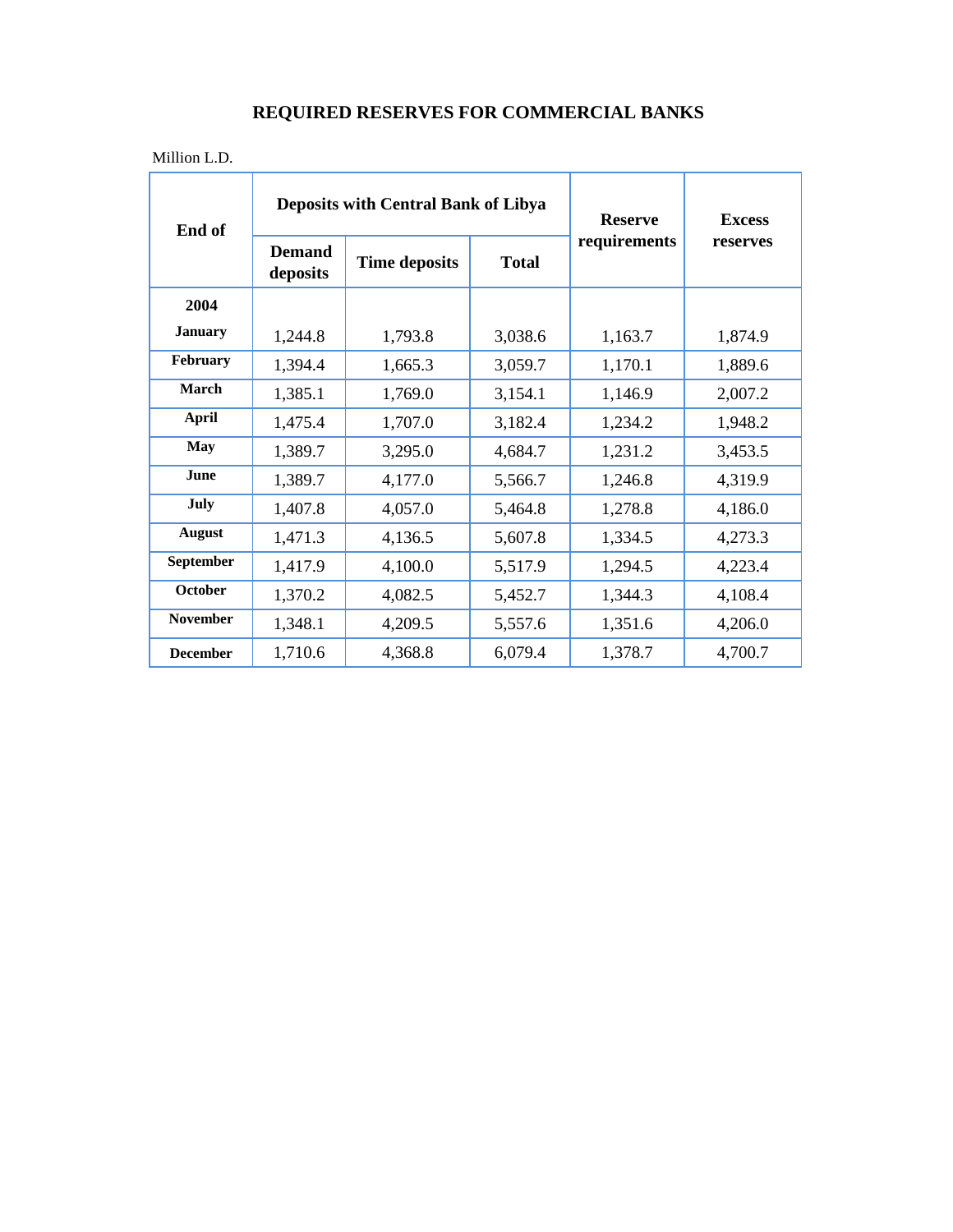Million L.D.

| End of           | <b>Deposits with Central Bank of Libya</b> |                      |              | <b>Reserve</b> | <b>Excess</b> |
|------------------|--------------------------------------------|----------------------|--------------|----------------|---------------|
|                  | <b>Demand</b><br>deposits                  | <b>Time deposits</b> | <b>Total</b> | requirements   | reserves      |
| 2005             |                                            |                      |              |                |               |
| <b>January</b>   | 1,736.5                                    | 4,630.7              | 6,367.2      | 1,407.7        | 4,959.5       |
| February         | 1,729.7                                    | 4,421.7              | 6,151.4      | 1,420.2        | 4,731.2       |
| March            | 1,880.5                                    | 4,749.2              | 6,629.7      | 1,436.7        | 5,193.0       |
| <b>April</b>     | 1,912.5                                    | 4,931.2              | 6,843.7      | 1,499.0        | 5,344.7       |
| <b>May</b>       | 2,024.6                                    | 5,300.2              | 7,324.8      | 1,585.7        | 5,739.1       |
| <b>June</b>      | 1,981.5                                    | 5,393.7              | 7,375.2      | 1,549.9        | 5,825.3       |
| July             | 2,224.4                                    | 5,634.7              | 7,859.1      | 1,641.3        | 6,217.8       |
| <b>August</b>    | 2,148.1                                    | 5,954.7              | 8,102.8      | 1,693.1        | 6,409.7       |
| <b>September</b> | 2,124.7                                    | 5,927.2              | 8,051.9      | 1,681.9        | 6,370.0       |
| October          | 2,226.2                                    | 6,051.2              | 8,277.4      | 1,715.4        | 6,562.0       |
| <b>November</b>  | 2,078.5                                    | 6,117.2              | 8,195.7      | 1,760.1        | 6,435.6       |
| <b>December</b>  | 2,444.8                                    | 6,430.1              | 8,874.9      | 1,754.3        | 7,120.6       |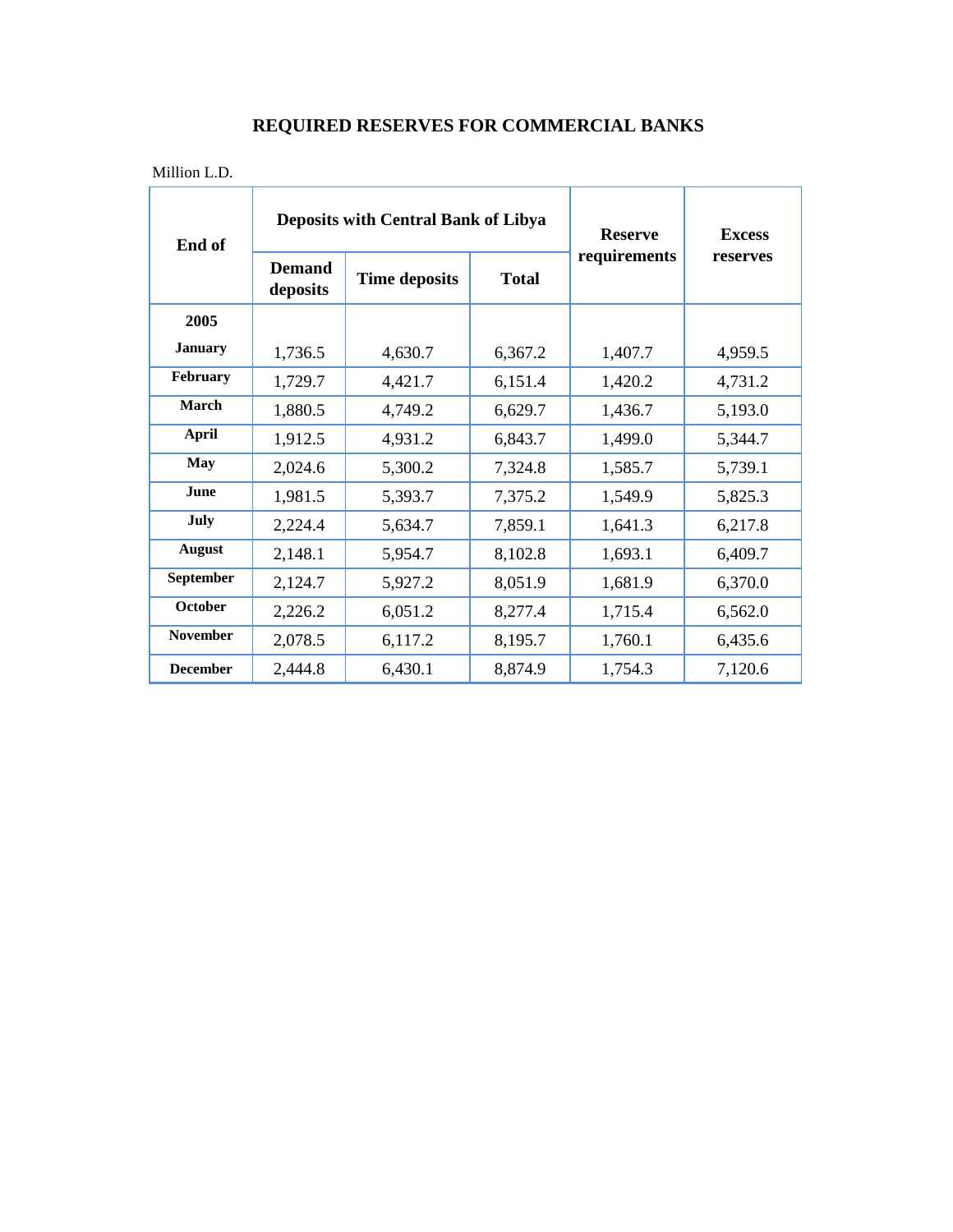| $\mathbf{M}^{(1)}$ $\mathbf{I}$<br><b>MITHOIL</b><br>L.D. |  |  |
|-----------------------------------------------------------|--|--|
|                                                           |  |  |

| End of           | <b>Deposits with Central Bank of Libya</b> |                      |              | <b>Reserve</b> | <b>Excess</b> |
|------------------|--------------------------------------------|----------------------|--------------|----------------|---------------|
|                  | <b>Demand</b><br>deposits                  | <b>Time deposits</b> | <b>Total</b> | requirements   | reserves      |
| 2006             |                                            |                      |              |                |               |
| <b>January</b>   | 2,356.9                                    | 6,277.7              | 8,634.6      | 1,793.5        | 6,841.1       |
| February         | 2,288.1                                    | 6,716.2              | 9,004.3      | 1,826.7        | 7,177.6       |
| March            | 2,262.4                                    | 6,550.7              | 8,813.1      | 1,752.4        | 7,060.7       |
| <b>April</b>     | 2,346.5                                    | 6,320.7              | 8,667.2      | 1,760.9        | 6,906.3       |
| <b>May</b>       | 2,738.8                                    | 6,879.2              | 9,618.0      | 2,007.5        | 7,610.5       |
| June             | 3,257.9                                    | 6,788.7              | 10,046.6     | 1,998.4        | 8,048.2       |
| July             | 2,804.5                                    | 6,633.7              | 9,438.2      | 2,080.4        | 7,357.8       |
| <b>August</b>    | 3,073.8                                    | 7,303.2              | 10,377.0     | 2,229.0        | 8,148.0       |
| <b>September</b> | 3,406.3                                    | 7,486.7              | 10,893.0     | 2,233.6        | 8,659.4       |
| October          | 2,912.3                                    | 7,475.2              | 10,387.5     | 2,310.7        | 8,076.8       |
| <b>November</b>  | 3,288.2                                    | 7,610.2              | 10,898.4     | 2,281.5        | 8,616.9       |
| <b>December</b>  | 3,448.7                                    | 7,735.7              | 11,184.4     | 2,259.8        | 8,924.6       |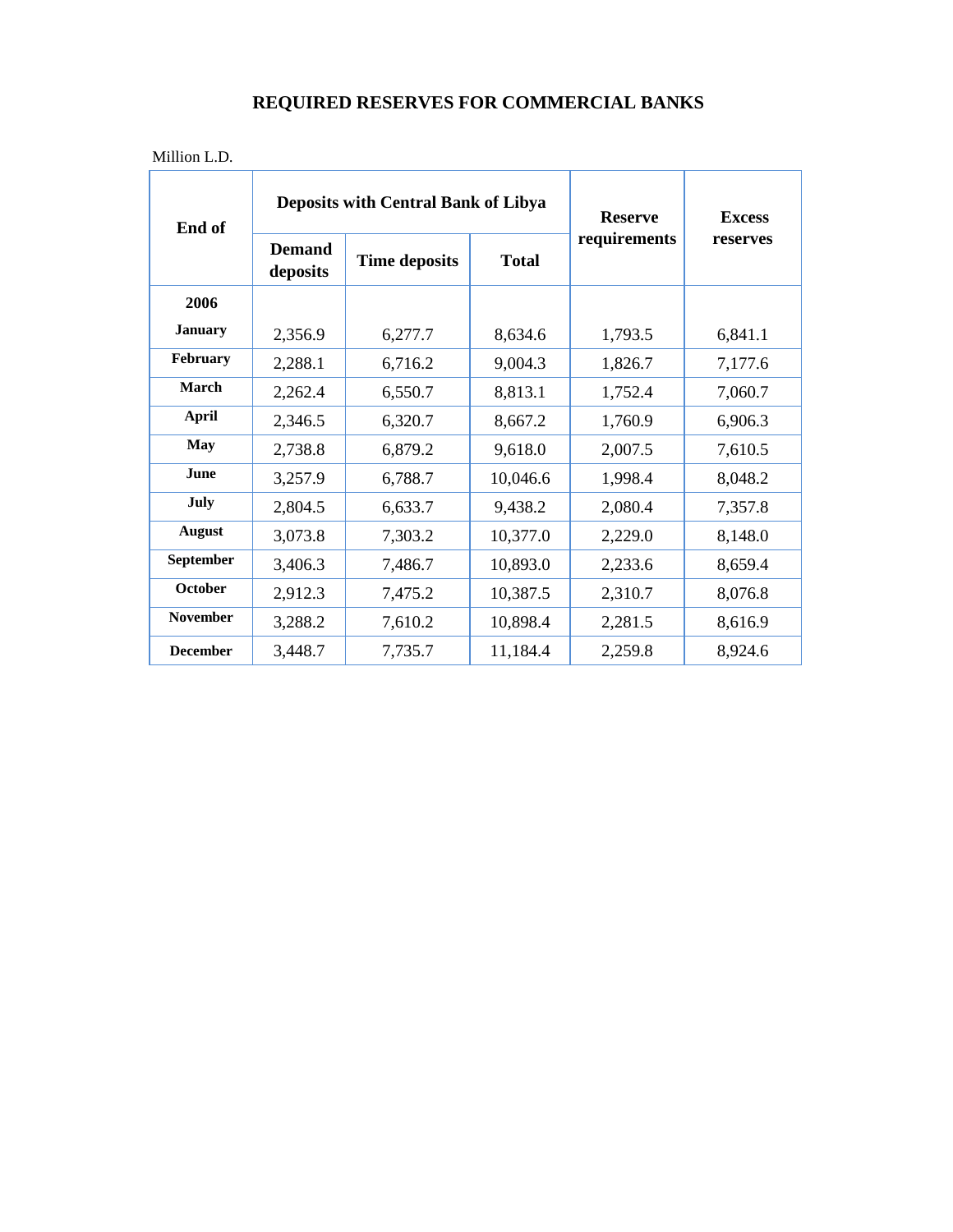| End of          | <b>Deposits with Central Bank of Libya</b> |                      |              | <b>Reserve</b> | <b>Excess</b> |
|-----------------|--------------------------------------------|----------------------|--------------|----------------|---------------|
|                 | <b>Demand</b><br>deposits                  | <b>Time deposits</b> | <b>Total</b> | requirements   | reserves      |
| 2007            |                                            |                      |              |                |               |
| <b>January</b>  | 2,988.0                                    | 7,395.7              | 10,383.7     | 2,237.8        | 8,145.9       |
| February        | 3,250.0                                    | 7,048.7              | 10,298.7     | 2,167.9        | 8,130.8       |
| March           | 3,282.7                                    | 7,645.7              | 10,928.4     | 2,241.9        | 8,686.5       |
| <b>April</b>    | 3,112.9                                    | 8,178.7              | 11,291.6     | 2,319.7        | 8,971.9       |
| <b>May</b>      | 3,071.8                                    | 8,271.7              | 11,343.5     | 2,343.4        | 9,000.1       |
| <b>June</b>     | 3,751.4                                    | 8,663.7              | 12,415.1     | 2,333.3        | 10,081.8      |
| July            | 3,225.1                                    | 10,045.7             | 13,270.8     | 2,502.9        | 10,767.9      |
| <b>August</b>   | 4,049.7                                    | 10,532.7             | 14,582.4     | 2,751.6        | 11,830.8      |
| September       | 4,310.1                                    | 10,579.7             | 14,889.8     | 2,749.8        | 12,140.0      |
| October         | 4,190.9                                    | 11,674.7             | 15,865.6     | 2,953.6        | 12,912.0      |
| <b>November</b> | 4,556.6                                    | 12,045.7             | 16,602.3     | 3,102.9        | 13,499.4      |
| <b>December</b> | 4,970.7                                    | 13,177.7             | 18,148.4     | 3,191.4        | 14,957.0      |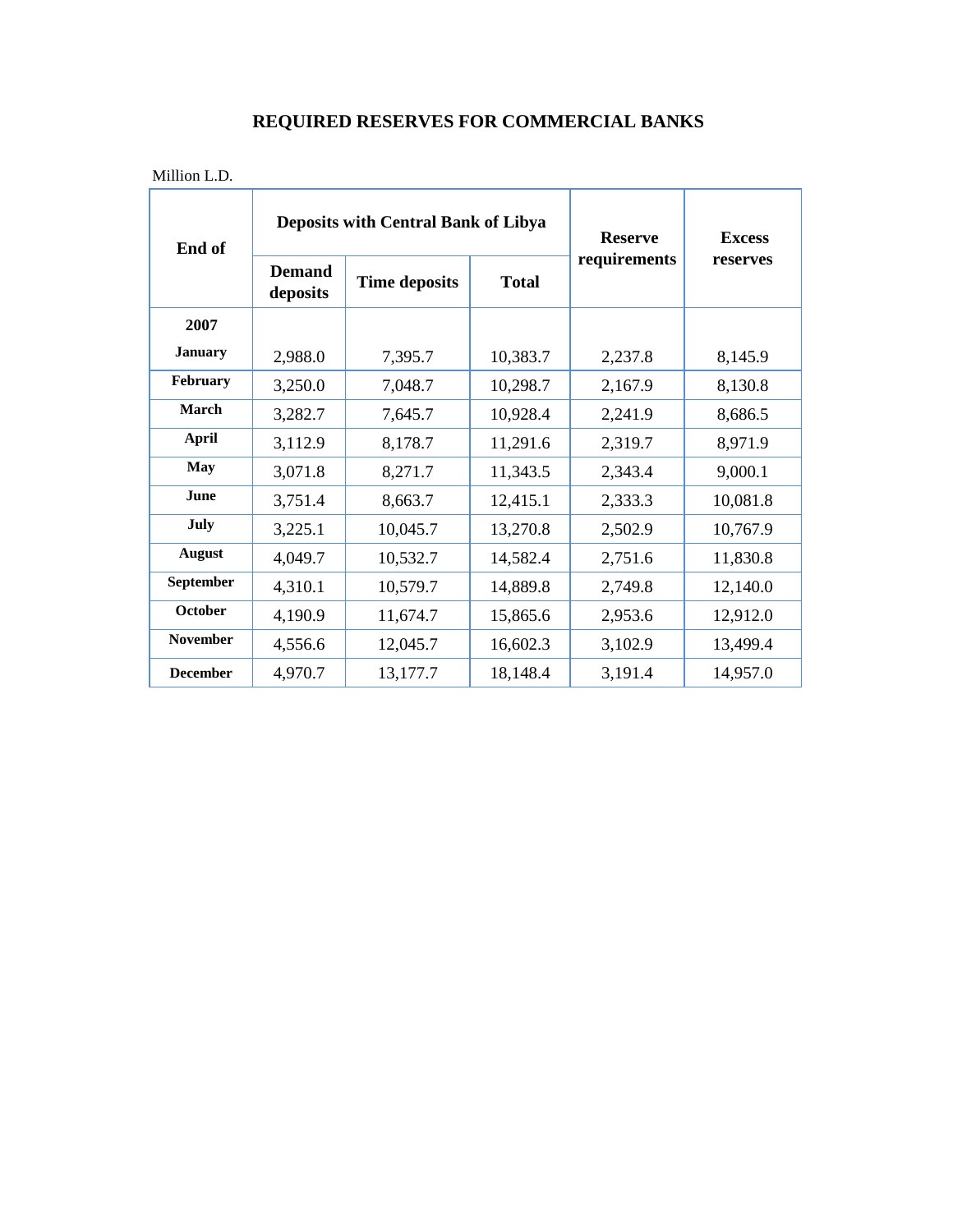| Million L.D. |
|--------------|
|--------------|

| End of          | <b>Deposits with Central Bank of Libya</b> |                      |              | <b>Reserve</b> | <b>Excess</b> |
|-----------------|--------------------------------------------|----------------------|--------------|----------------|---------------|
|                 | <b>Demand</b><br>deposits                  | <b>Time deposits</b> | <b>Total</b> | requirements   | reserves      |
| 2008            |                                            |                      |              |                |               |
| <b>January</b>  | 4,847.3                                    | 12,870.7             | 17,718.0     | 3,296.7        | 14,421.3      |
| February        | 5,498.1                                    | 11,956.7             | 17,454.8     | 3,260.1        | 14,194.7      |
| March           | 4,953.8                                    | 12,398.7             | 17,352.5     | 3,204.3        | 14,148.2      |
| <b>April</b>    | 6,939.9                                    | 14,955.7             | 21,895.6     | 3,899.4        | 17,996.2      |
| May             | 8,086.6                                    | 15,576.3             | 23,662.9     | 4,129.2        | 19,533.7      |
| June            | 7,634.8                                    | 16,679.0             | 24,313.8     | 6,995.1        | 17,318.7      |
| July            | 11,296.5                                   | 16,319.5             | 27,616.0     | 7,398.3        | 20,217.7      |
| <b>August</b>   | 12,088.7                                   | 17,002.0             | 29,090.7     | 7,566.3        | 21,524.4      |
| September       | 10,274.2                                   | 17,886.4             | 28,160.6     | 7,801.0        | 20,359.6      |
| October         | 11,252.8                                   | 18,890.5             | 30,143.3     | 8,036.9        | 22,106.4      |
| <b>November</b> | 14,311.1                                   | 17,939.2             | 32,250.3     | 8,354.4        | 23,895.9      |
| <b>December</b> | 12,969.1                                   | 19,501.0             | 32,470.1     | 8,306.1        | 24,164.0      |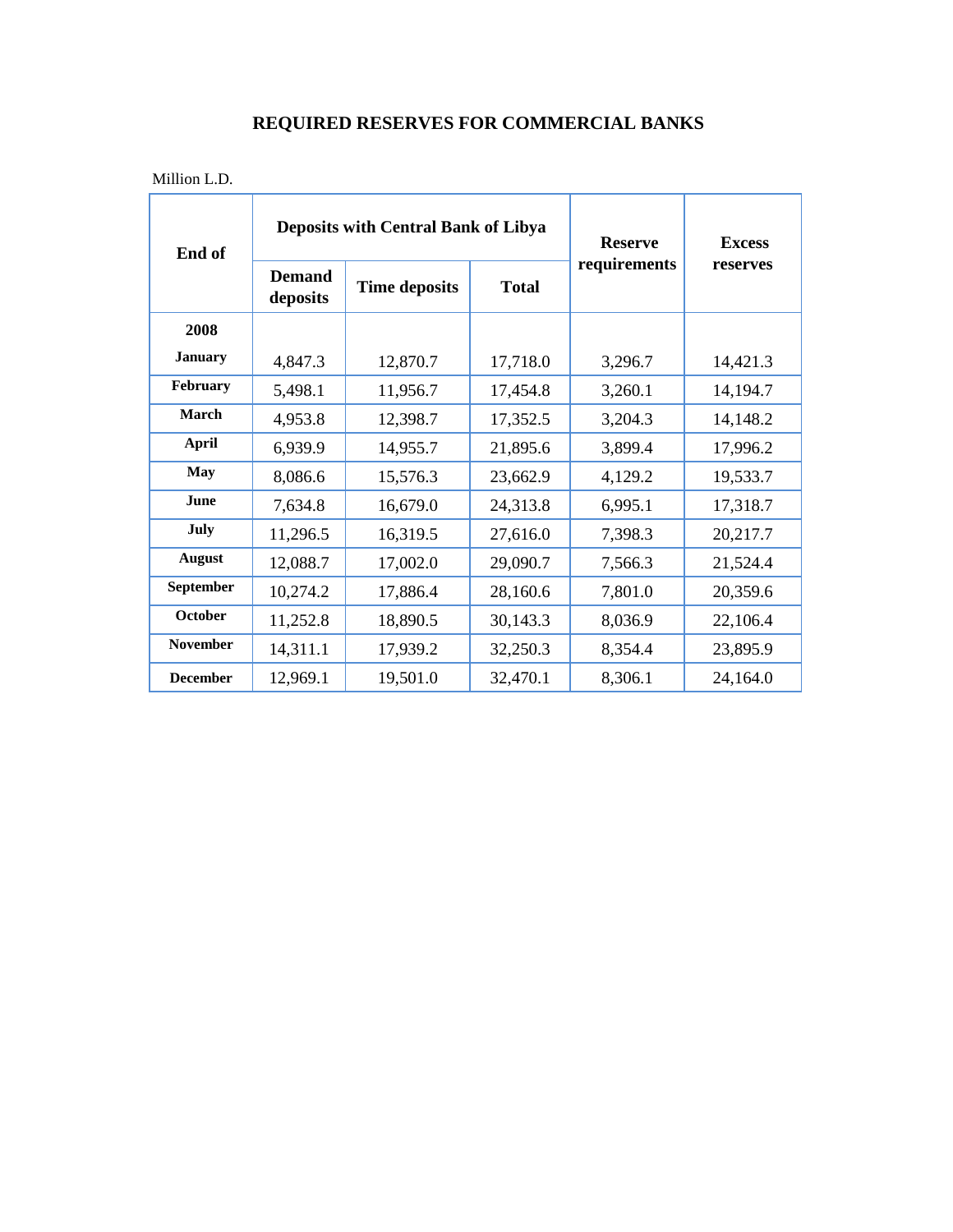| Million L.D. |
|--------------|
|--------------|

| End of          | <b>Deposits with Central Bank of Libya</b> |                      |              | <b>Reserve</b> | <b>Excess</b> |
|-----------------|--------------------------------------------|----------------------|--------------|----------------|---------------|
|                 | <b>Demand</b><br>deposits                  | <b>Time deposits</b> | <b>Total</b> | requirements   | reserves      |
| 2009            |                                            |                      |              |                |               |
| <b>January</b>  | 10,574.4                                   | 19,880.3             | 30,454.7     | 8,059.4        | 22,395.3      |
| February        | 10,229.4                                   | 19,900.4             | 30,129.8     | 8,004.4        | 22,125.4      |
| March           | 9,769.2                                    | 19,856.1             | 29,625.3     | 8,066.7        | 21,558.6      |
| <b>April</b>    | 10,221.7                                   | 22,321.9             | 32,543.6     | 8,709.0        | 23,834.6      |
| <b>May</b>      | 10,693.6                                   | 23,706.1             | 34,399.7     | 9,086.6        | 25,313.1      |
| June            | 11,202.9                                   | 24,458.5             | 35,661.4     | 9,104.2        | 26,557.2      |
| July            | 11,424.3                                   | 25,680.6             | 37,104.9     | 9,622.9        | 27,482.0      |
| <b>August</b>   | 11,371.5                                   | 25,632.4             | 37,003.9     | 9,228.7        | 27,775.2      |
| September       | 11,660.6                                   | 26,172.4             | 37,833.0     | 9,622.5        | 28,210.5      |
| <b>October</b>  | 11,066.9                                   | 26,061.9             | 37,128.8     | 9,504.4        | 27,624.4      |
| <b>November</b> | 12,101.3                                   | 25,849.8             | 37,951.1     | 9,752.4        | 28,198.7      |
| <b>December</b> | 12,948.5                                   | 25,619.3             | 38,567.8     | 9,734.6        | 28,833.2      |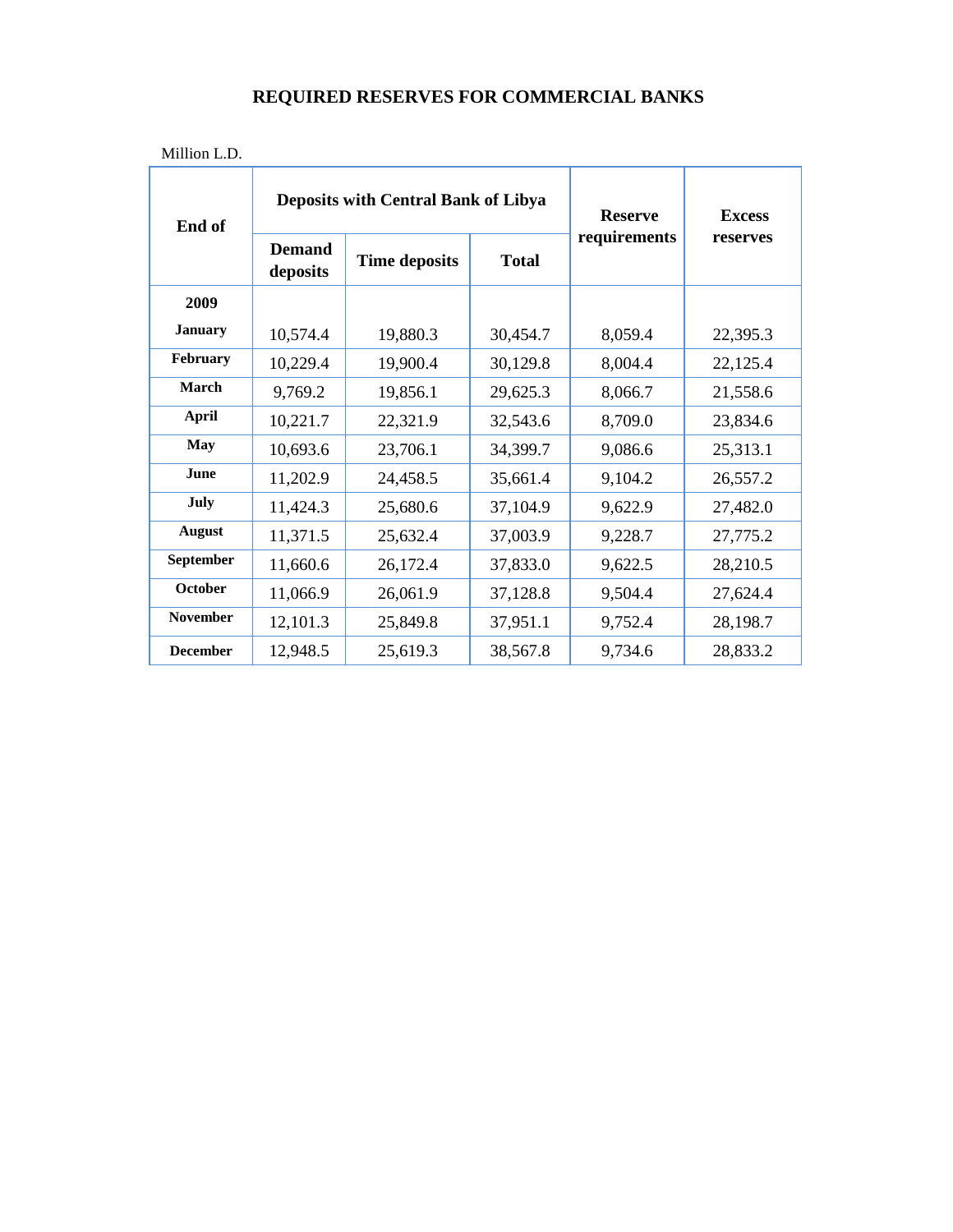| Million L.D. |  |
|--------------|--|
|              |  |

| End of          |                           | <b>Deposits with Central Bank of Libya</b> | <b>Reserve</b> | <b>Excess</b> |          |
|-----------------|---------------------------|--------------------------------------------|----------------|---------------|----------|
|                 | <b>Demand</b><br>deposits | <b>Time deposits</b>                       | <b>Total</b>   | requirements  | reserves |
| 2010            |                           |                                            |                |               |          |
| <b>January</b>  | 11,485.8                  | 24,749.2                                   | 36,235.0       | 9,439.3       | 26,795.7 |
| February        | 12,158.1                  | 24,748.4                                   | 36,906.5       | 9,332.2       | 27,574.3 |
| March           | 11,433.8                  | 24,201.8                                   | 35,635.6       | 9,401.4       | 26,234.2 |
| <b>April</b>    | 10,999.3                  | 25,140.0                                   | 36,139.3       | 9,170.2       | 26,969.1 |
| <b>May</b>      | 11,455.1                  | 26,203.0                                   | 37,658.1       | 9,810.8       | 27,847.3 |
| June            | 12,459.0                  | 25,642.9                                   | 38,101.9       | 9,770.1       | 28,331.8 |
| July            | 13,783.1                  | 25,072.9                                   | 38,856.0       | 10,019.3      | 28,836.7 |
| <b>August</b>   | 12,721.2                  | 28,389.0                                   | 41,110.2       | 10,400.0      | 30,710.2 |
| September       | 12,445.3                  | 28,424.4                                   | 40,869.7       | 10,455.1      | 30,414.6 |
| <b>October</b>  | 12,899.1                  | 27,906.6                                   | 40,805.7       | 10,604.0      | 30,201.7 |
| <b>November</b> | 12,814.7                  | 28,392.1                                   | 41,206.8       | 10,655.0      | 30,551.8 |
| <b>December</b> | 13,251.5                  | 30,686.0                                   | 43,937.5       | 11,062.6      | 32,874.9 |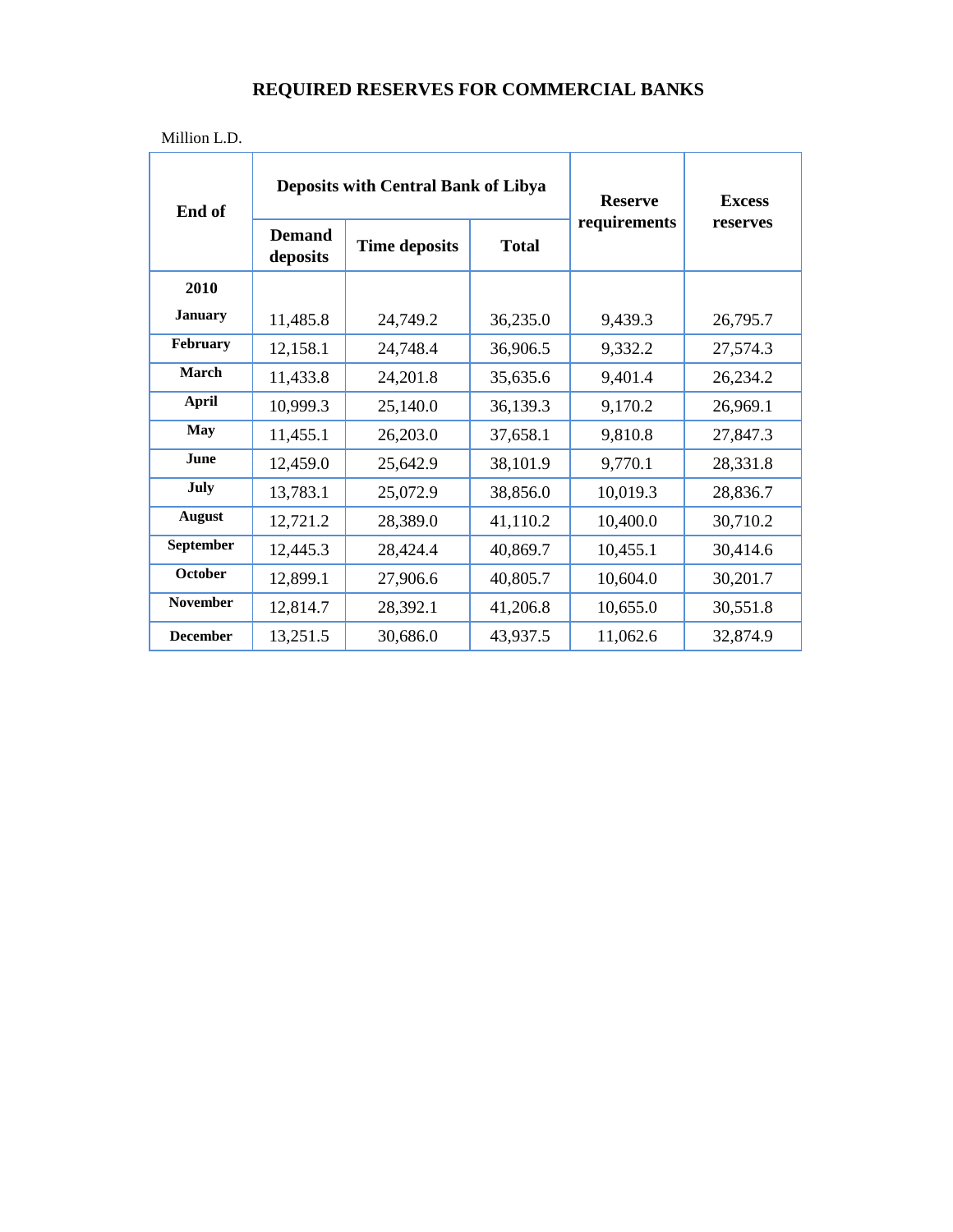| Million L.D.    |                           |                                            |                |               |          |
|-----------------|---------------------------|--------------------------------------------|----------------|---------------|----------|
| End of          |                           | <b>Deposits with Central Bank of Libya</b> | <b>Reserve</b> | <b>Excess</b> |          |
|                 | <b>Demand</b><br>deposits | <b>Time deposits</b>                       | <b>Total</b>   | requirements  | reserves |
| 2011            |                           |                                            |                |               |          |
| <b>January</b>  | 12,771.3                  | 28,588.0                                   | 41,359.3       | 10,698.1      | 30,661.2 |
| February        | 13,332.5                  | 26,245.7                                   | 39,578.2       | 10,383.9      | 29,194.3 |
| March           | 12,690.6                  | 27,047.8                                   | 39,738.4       | 10,298.0      | 29,440.4 |
| <b>April</b>    | 12,327.1                  | 27,810.0                                   | 40,137.1       | 10,337.8      | 29,799.3 |
| <b>May</b>      | 12,194.0                  | 28,438.9                                   | 40,632.9       | 10,172.9      | 30,460.0 |
| June            | 13,143.7                  | 28,013.7                                   | 41,157.4       | 10,319.7      | 30,837.7 |
| July            | 12,537.3                  | 28,495.6                                   | 41,032.9       | 10,355.9      | 30,677.0 |
| <b>August</b>   | 12,613.5                  | 29,176.1                                   | 41,789.6       | 10,782.5      | 31,007.1 |
| September       | 15,806.1                  | 27,931.2                                   | 43,737.3       | 11,167.0      | 32,570.3 |
| <b>October</b>  | 16,594.9                  | 29,710.8                                   | 46,305.7       | 11,600.5      | 34,705.2 |
| <b>November</b> | 16,369.7                  | 29,599.1                                   | 45,968.8       | 11,509.4      | 34,459.4 |
| <b>December</b> | 18,728.7                  | 27,339.7                                   | 46,068.4       | 11,714.2      | 34,354.2 |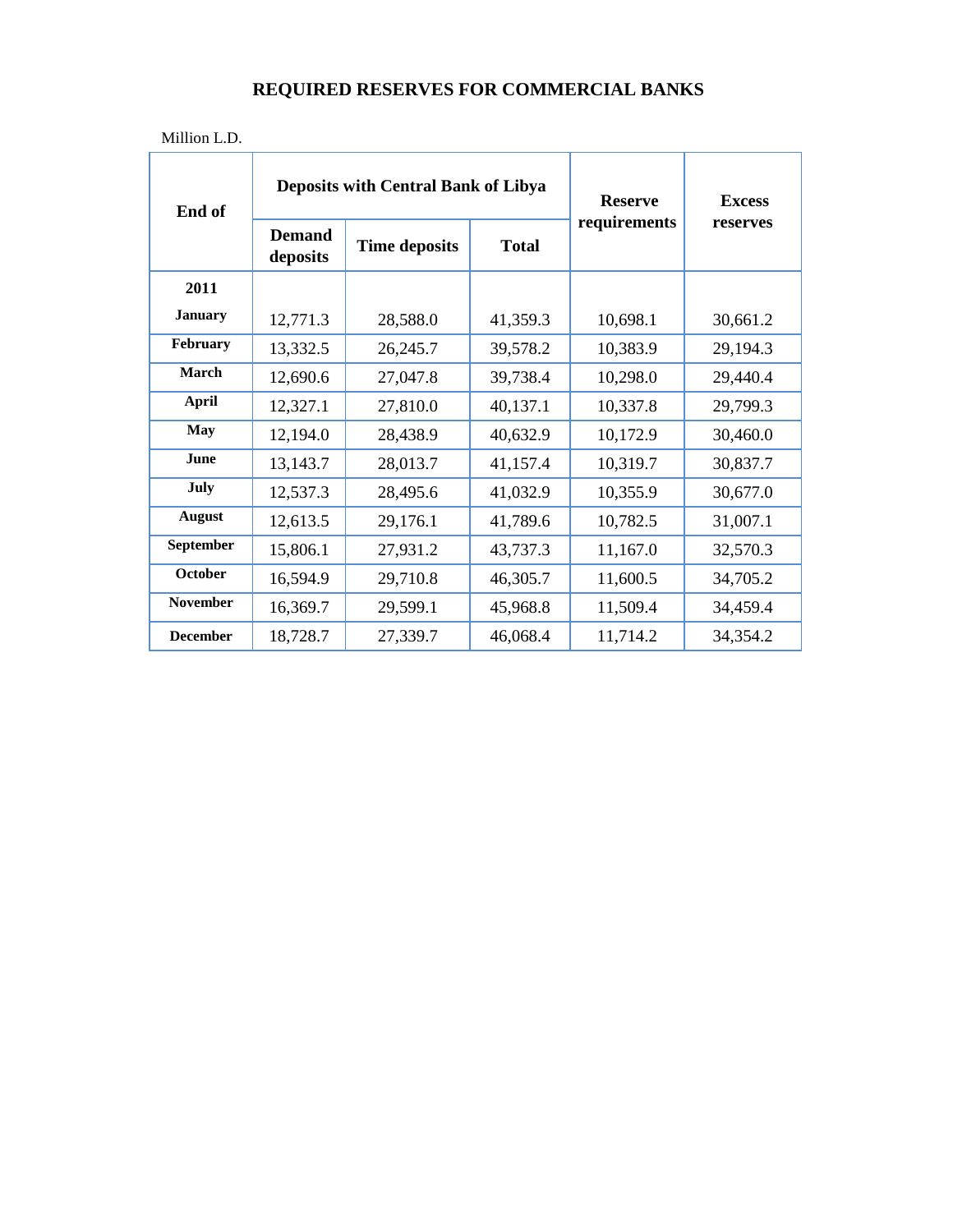| End of          |                           | <b>Deposits with Central Bank of Libya</b> | <b>Reserve</b> | <b>Excess</b> |          |
|-----------------|---------------------------|--------------------------------------------|----------------|---------------|----------|
|                 | <b>Demand</b><br>deposits | <b>Time deposits</b>                       | <b>Total</b>   | requirements  | reserves |
| 2012            |                           |                                            |                |               |          |
| <b>January</b>  | 19,653.4                  | 26,847.8                                   | 46,501.2       | 11,686.9      | 34,814.4 |
| February        | 19,443.7                  | 27,157.6                                   | 46,601.3       | 11,744.8      | 34,856.5 |
| March           | 16,914.9                  | 30,159.1                                   | 47,074.0       | 11,727.1      | 35,347.0 |
| <b>April</b>    | 16,326.4                  | 30,927.8                                   | 47,254.2       | 11,742.1      | 35,512.1 |
| <b>May</b>      | 17,106.4                  | 29,636.8                                   | 46,743.2       | 11,992.3      | 34,750.9 |
| June            | 16,767.3                  | 31,303.5                                   | 48,070.8       | 12,066.7      | 36,004.1 |
| July            | 17,214.2                  | 32,724.4                                   | 49,938.6       | 12,680.2      | 37,258.4 |
| <b>August</b>   | 14,514.7                  | 32,787.2                                   | 47,301.9       | 12,323.8      | 34,978.1 |
| September       | 13,796.1                  | 32,848.7                                   | 46,644.8       | 12,154.2      | 34,490.6 |
| October         | 14,569.9                  | 32,831.7                                   | 47,401.6       | 12,680.6      | 34,721.0 |
| <b>November</b> | 14,645.3                  | 33,602.4                                   | 48,247.7       | 12,910.6      | 35,337.1 |
| <b>December</b> | 17,203.4                  | 35,737.8                                   | 52,941.2       | 13,669.2      | 39,272.0 |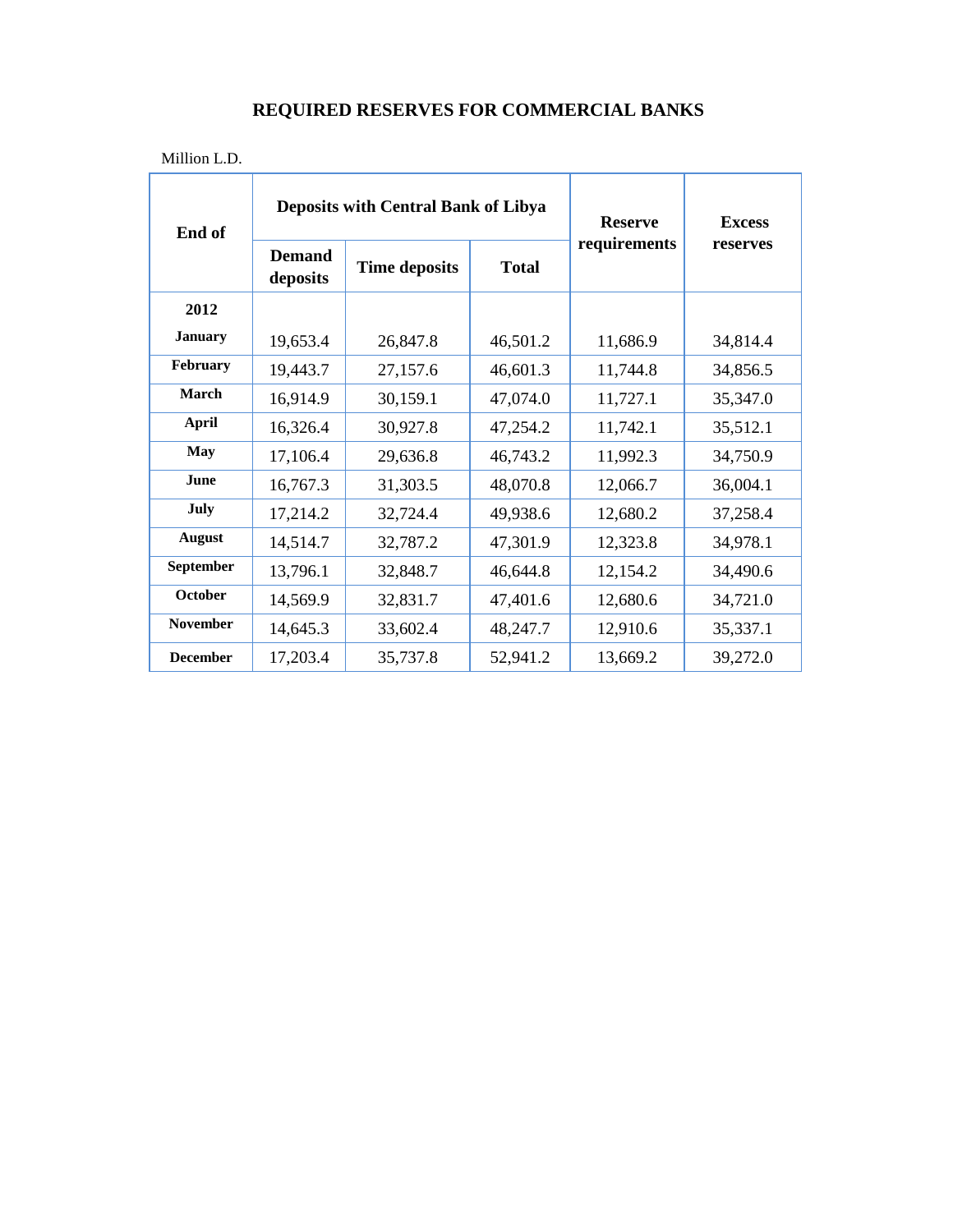| End of           |                           | <b>Deposits with Central Bank of Libya</b> | <b>Reserve</b> | <b>Excess</b> |          |
|------------------|---------------------------|--------------------------------------------|----------------|---------------|----------|
|                  | <b>Demand</b><br>deposits | <b>Time deposits</b>                       | <b>Total</b>   | requirements  | reserves |
| 2013             |                           |                                            |                |               |          |
| <b>January</b>   | 16,029.7                  | 36,697.5                                   | 52,727.2       | 13,886.2      | 38,841.0 |
| February         | 16,150.0                  | 37,382.9                                   | 53,532.9       | 13,897.1      | 39,635.8 |
| March            | 15,463.8                  | 37,072.1                                   | 52,535.9       | 13,802.0      | 38,733.9 |
| <b>April</b>     | 15,876.9                  | 34,826.1                                   | 50,703.0       | 13,515.6      | 37,187.4 |
| May              | 15,815.7                  | 34,826.1                                   | 50,641.8       | 13,807.8      | 36,834.0 |
| <b>June</b>      | 17,465.0                  | 34,570.5                                   | 52,035.5       | 13,993.1      | 38,042.4 |
| July             | 17,841.6                  | 36,499.1                                   | 54,340.7       | 14,673.4      | 39,667.3 |
| <b>August</b>    | 16,900.8                  | 36,342.5                                   | 53,243.3       | 14,325.8      | 38,917.5 |
| <b>September</b> | 16,196.5                  | 35,949.7                                   | 52,146.2       | 14,293.7      | 37,852.5 |
| <b>October</b>   | 15,606.3                  | 36,368.3                                   | 51,974.6       | 14,373.8      | 37,600.8 |
| <b>November</b>  | 17,538.5                  | 34,952.9                                   | 52,491.4       | 14,576.0      | 37,915.4 |
| <b>December</b>  | 19,364.6                  | 44,307.3                                   | 63,671.9       | 16,712.5      | 46,959.4 |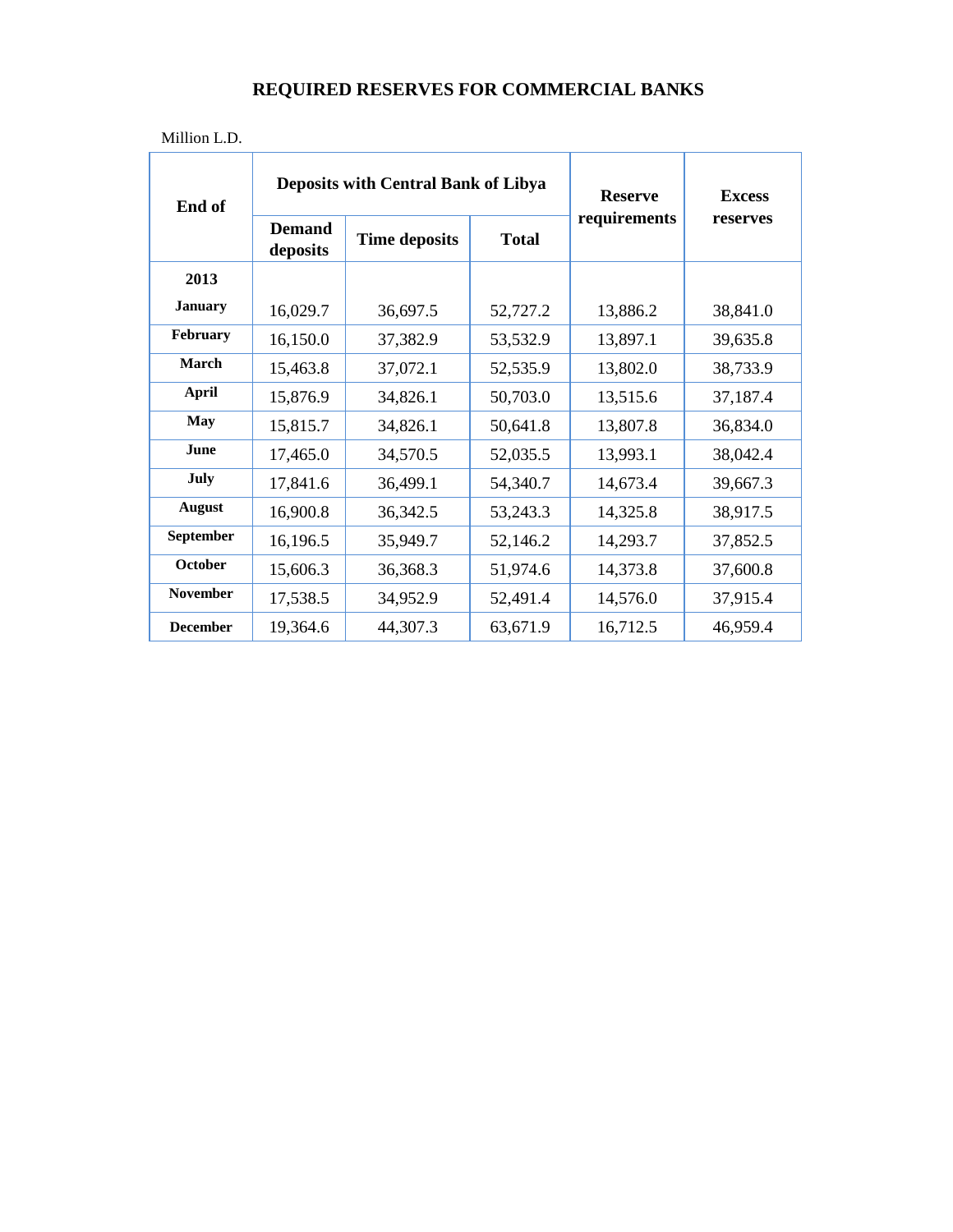| End of          |                           | <b>Deposits with Central Bank of Libya</b> | <b>Reserve</b> | <b>Excess</b> |          |
|-----------------|---------------------------|--------------------------------------------|----------------|---------------|----------|
|                 | <b>Demand</b><br>deposits | <b>Time deposits</b>                       | <b>Total</b>   | requirements  | reserves |
| 2014            |                           |                                            |                |               |          |
| <b>January</b>  | 18,179.1                  | 43,168.8                                   | 61,347.9       | 15,997.2      | 45,350.7 |
| February        | 18,328.2                  | 42,944.0                                   | 61,272.2       | 15,917.0      | 45,355.2 |
| March           | 18,290.4                  | 41,831.2                                   | 60,121.6       | 15,811.7      | 44,309.9 |
| April           | 19,281.8                  | 40,690.3                                   | 59,972.1       | 15,643.8      | 44,328.3 |
| <b>May</b>      | 19,218.3                  | 39,344.5                                   | 58,562.8       | 15,602.6      | 42,960.2 |
| <b>June</b>     | 18,428.3                  | 39,903.8                                   | 58,332.1       | 15,627.5      | 42,704.6 |
| July            | 19,734.9                  | 38,345.6                                   | 58,080.5       | 15,781.7      | 42,298.8 |
| <b>August</b>   | 17,322.1                  | 38,041.1                                   | 55,363.2       | 15,832.9      | 39,530.3 |
| September       | 19,374.9                  | 36,478.8                                   | 55,853.7       | 15,908.2      | 39,945.5 |
| October         | 18,237.7                  | 36,523.8                                   | 54,761.5       | 15,743.8      | 39,017.7 |
| <b>November</b> | 18,833.3                  | 36,523.8                                   | 55,357.1       | 15,884.9      | 39,472.2 |
| <b>December</b> | 19,382.4                  | 37,349.9                                   | 56,732.3       | 15,819.8      | 40,912.5 |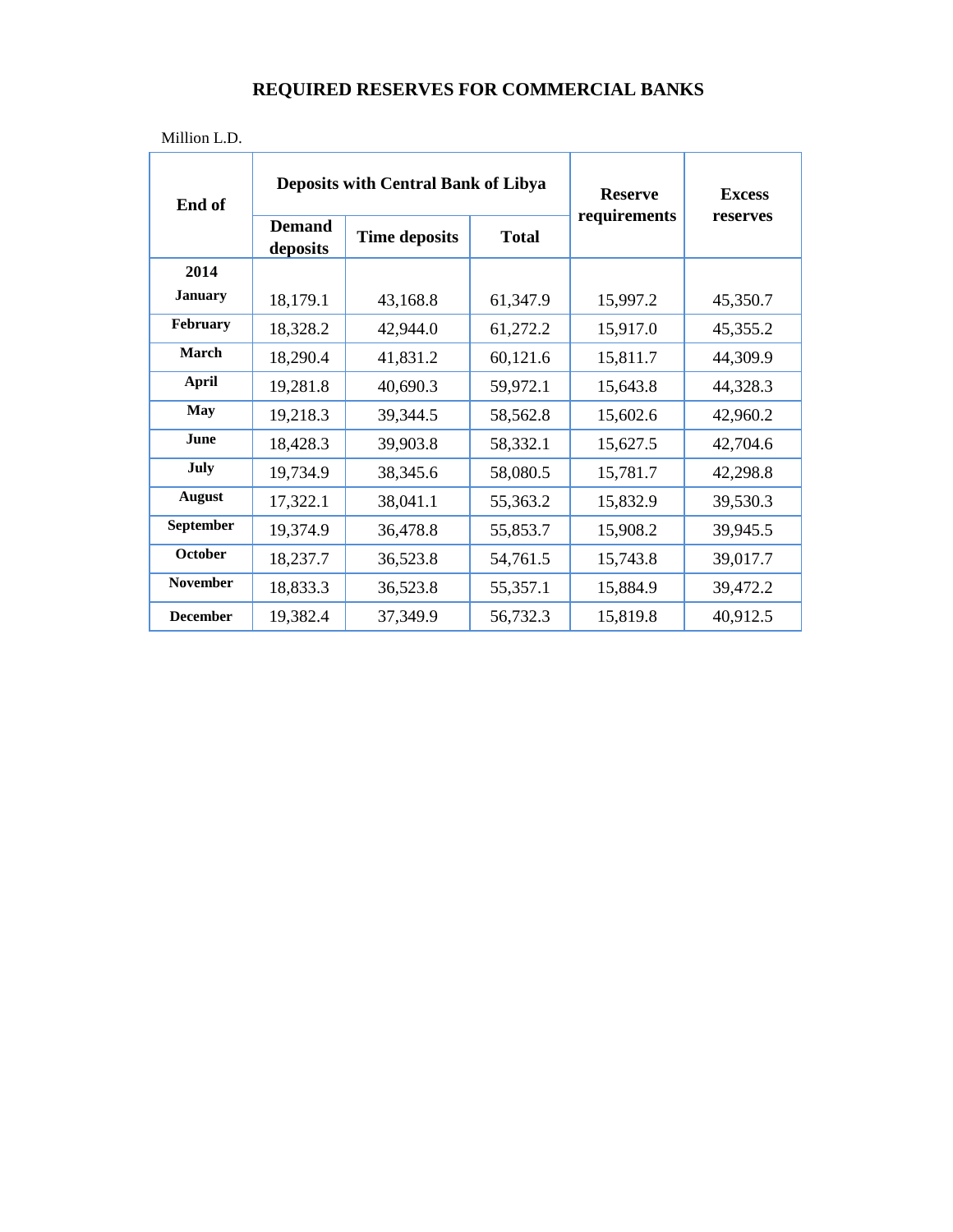| Million L.D. |
|--------------|
|--------------|

| End of          |                           | <b>Deposits with Central Bank of Libya</b> | <b>Reserve</b> | <b>Excess</b> |          |
|-----------------|---------------------------|--------------------------------------------|----------------|---------------|----------|
|                 | <b>Demand</b><br>deposits | <b>Time deposits</b>                       | <b>Total</b>   | requirements  | reserves |
| 2015            |                           |                                            |                |               |          |
| <b>January</b>  | 20,342.8                  | 37,464.6                                   | 57,807.4       | 15,879.9      | 41,927.5 |
| February        | 20,589.4                  | 36,815.1                                   | 57,404.5       | 15,540.5      | 41,864.0 |
| March           | 19,671.7                  | 35,205.2                                   | 54,876.9       | 15,243.2      | 39,633.7 |
| <b>April</b>    | 19,082.5                  | 35,150.6                                   | 54,233.1       | 15,388.0      | 38,845.1 |
| <b>May</b>      | 20,916.6                  | 33,115.0                                   | 54,031.6       | 15,644.4      | 38,387.2 |
| June            | 19,574.7                  | 34,379.0                                   | 53,953.7       | 15,408.3      | 38,545.4 |
| July            | 22,157.2                  | 33,529.0                                   | 55,686.2       | 15,912.3      | 39,773.9 |
| <b>August</b>   | 22,004.4                  | 33,714.5                                   | 55,718.9       | 15,687.2      | 40,031.7 |
| September       | 27,315.3                  | 29,500.8                                   | 56,816.1       | 16,061.8      | 40,754.3 |
| October         | 23,346.5                  | 32,206.5                                   | 55,553.0       | 15,883.2      | 39,669.8 |
| <b>November</b> | 23,029.8                  | 32,392.9                                   | 55,422.7       | 15,769.0      | 39,653.7 |
| <b>December</b> | 20,863.2                  | 24,259.7                                   | 45,122.9       | 14,251.4      | 30,871.4 |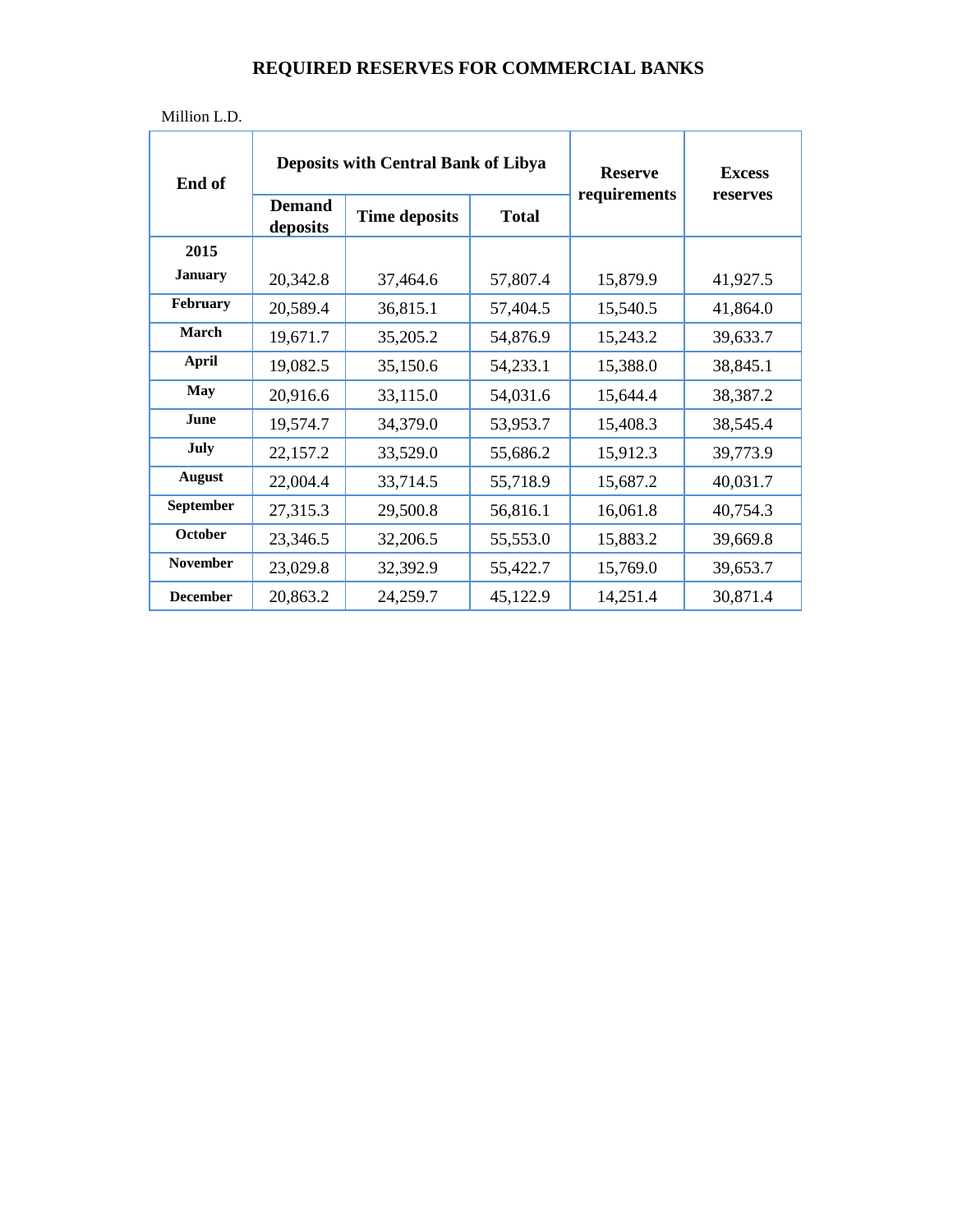| End of           |                           | <b>Deposits with Central Bank of Libya</b> | <b>Reserve</b> | <b>Excess</b> |          |
|------------------|---------------------------|--------------------------------------------|----------------|---------------|----------|
|                  | <b>Demand</b><br>deposits | <b>Time deposits</b>                       | <b>Total</b>   | requirements  | reserves |
| 2016             |                           |                                            |                |               |          |
| <b>January</b>   | 22,293.0                  | 23,631.3                                   | 45,924.3       | 14,256.1      | 31,668.2 |
| <b>February</b>  | 21,070.7                  | 23,856.8                                   | 44,927.5       | 14,130.1      | 30,797.4 |
| March            | 24,150.0                  | 23,656.7                                   | 47,806.7       | 14,411.1      | 33,395.6 |
| April            | 23,833.6                  | 23,826.6                                   | 47,660.2       | 14,607.2      | 33,053.0 |
| May              | 23,920.1                  | 23,615.6                                   | 47,535.7       | 14,722.8      | 32,812.9 |
| June             | 24,406.3                  | 23,603.9                                   | 48,010.2       | 15,170.2      | 32,840.0 |
| July             | 25,400.0                  | 23,623.7                                   | 49,023.7       | 15,450.5      | 33,573.2 |
| <b>August</b>    | 24,659.7                  | 23,596.3                                   | 48,256.0       | 15,390.7      | 32,865.3 |
| <b>September</b> | 26354.5                   | 23611.5                                    | 49,966.0       | 15717.1       | 34,248.9 |
| October          | 27095.3                   | 23671.4                                    | 50,766.7       | 15928.1       | 34,838.6 |
| <b>November</b>  | 27037.2                   | 23765.9                                    | 50803.1        | 16308.6       | 34494.5  |
| <b>December</b>  | 30627.6                   | 23187.1                                    | 53814.7        | 13959.5       | 39855.2  |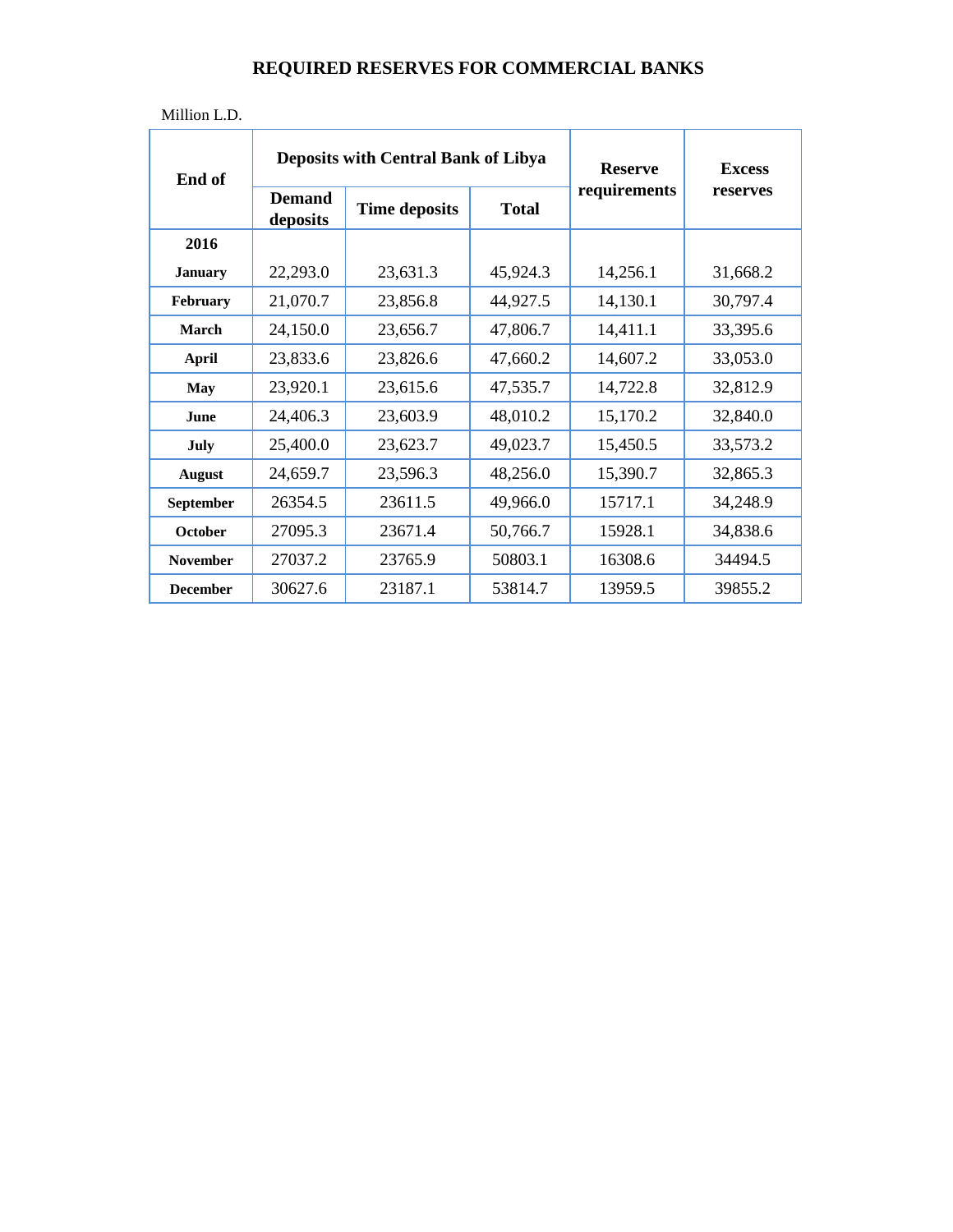| End of          |                           | <b>Deposits with Central Bank of Libya</b> | <b>Reserve</b> | <b>Excess</b> |          |
|-----------------|---------------------------|--------------------------------------------|----------------|---------------|----------|
|                 | <b>Demand</b><br>deposits | <b>Time deposits</b>                       | <b>Total</b>   | requirements  | reserves |
| 2017            |                           |                                            |                |               |          |
| <b>January</b>  | 29,601.1                  | 24,174.7                                   | 53,775.8       | 14,111.8      | 39,664.0 |
| February        | 30,386.9                  | 24,344.4                                   | 54,731.3       | 16,909.4      | 37,821.9 |
| March           | 36,655.3                  | 24,387.9                                   | 61,043.2       | 17,244.0      | 43,799.2 |
| <b>April</b>    | 38,715.4                  | 24,222.9                                   | 62,938.3       | 17,623.7      | 45,314.6 |
| <b>May</b>      | 40,007.5                  | 26,383.5                                   | 66,391.0       | 18,107.1      | 48,283.9 |
| June            | 43,132.3                  | 25,927.9                                   | 69,060.2       | 18,521.1      | 50,539.1 |
| July            | 45,024.3                  | 25,826.9                                   | 70,851.2       | 18,375.4      | 52,475.8 |
| <b>August</b>   | 47,260.4                  | 25,364.7                                   | 72,625.1       | 19,004.7      | 53,620.4 |
| September       | 47214.4                   | 26401.8                                    | 73,616.2       | 18879.3       | 54,736.9 |
| October         | 47,494.5                  | 26,501.4                                   | 73,995.9       | 18,722.6      | 55,273.3 |
| <b>November</b> | 48,507.3                  | 27,155.6                                   | 75,663.0       | 18,907.8      | 56,755.1 |
| <b>December</b> | 53,136.0                  | 26,415.7                                   | 79,551.7       | 19,187.7      | 60,364.0 |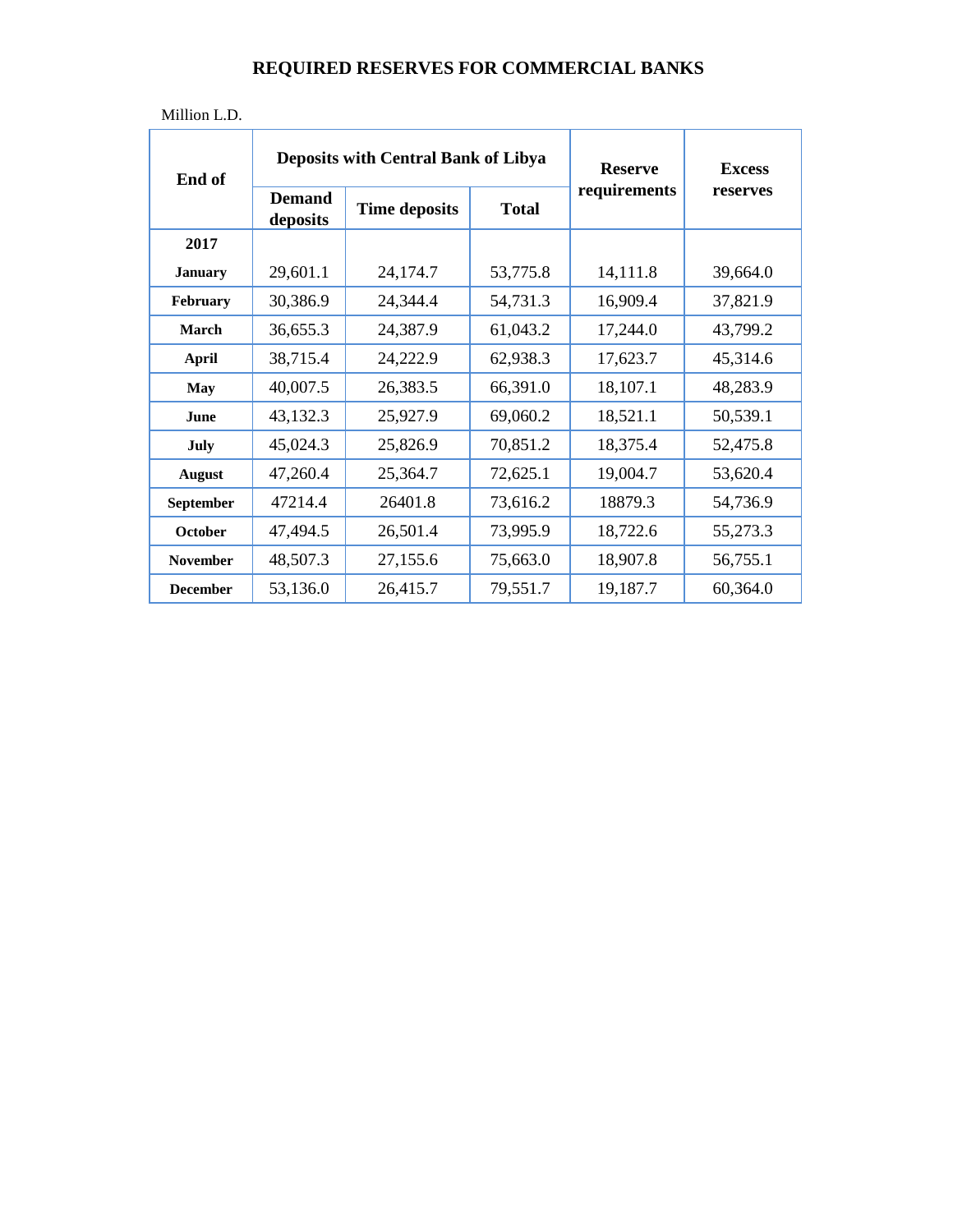| End of          |                           | <b>Deposits with Central Bank of Libya</b> | <b>Reserve</b> | <b>Excess</b> |          |
|-----------------|---------------------------|--------------------------------------------|----------------|---------------|----------|
|                 | <b>Demand</b><br>deposits | <b>Time deposits</b>                       | <b>Total</b>   | requirements  | reserves |
| 2018            |                           |                                            |                |               |          |
| <b>January</b>  | 54,188.0                  | 27,065.8                                   | 81,253.8       | 19,855.8      | 61,398.0 |
| February        | 54,855.8                  | 27,068.7                                   | 81,924.5       | 19,580.9      | 62,343.6 |
| March           | 53,530.7                  | 26,669.7                                   | 80,200.4       | 19,290.3      | 60,910.1 |
| <b>April</b>    | 57,060.7                  | 26,513.0                                   | 83,573.6       | 19,836.2      | 63,737.5 |
| <b>May</b>      | 60,034.4                  | 26,260.4                                   | 86,294.8       | 20,699.0      | 65,595.8 |
| June            | 61,034.9                  | 26,068.4                                   | 87,103.3       | 20,758.9      | 66,344.4 |
| July            | 59,033.8                  | 28,930.7                                   | 87,964.5       | 20,824.6      | 67,139.9 |
| <b>August</b>   | 60,764.6                  | 28,534.9                                   | 89,299.5       | 21,288.2      | 68,011.3 |
| September       | 61,437.7                  | 28,533.5                                   | 89,971.2       | 21,281.7      | 68,689.5 |
| October         | 59,547.7                  | 28,029.4                                   | 87,577.1       | 20,368.9      | 67,208.2 |
| <b>November</b> | 57,560.8                  | 26,863.6                                   | 84,424.4       | 19,910.4      | 64,514.0 |
| <b>December</b> | 52,498.3                  | 24,716.9                                   | 77,215.2       | 18,741.5      | 58,473.7 |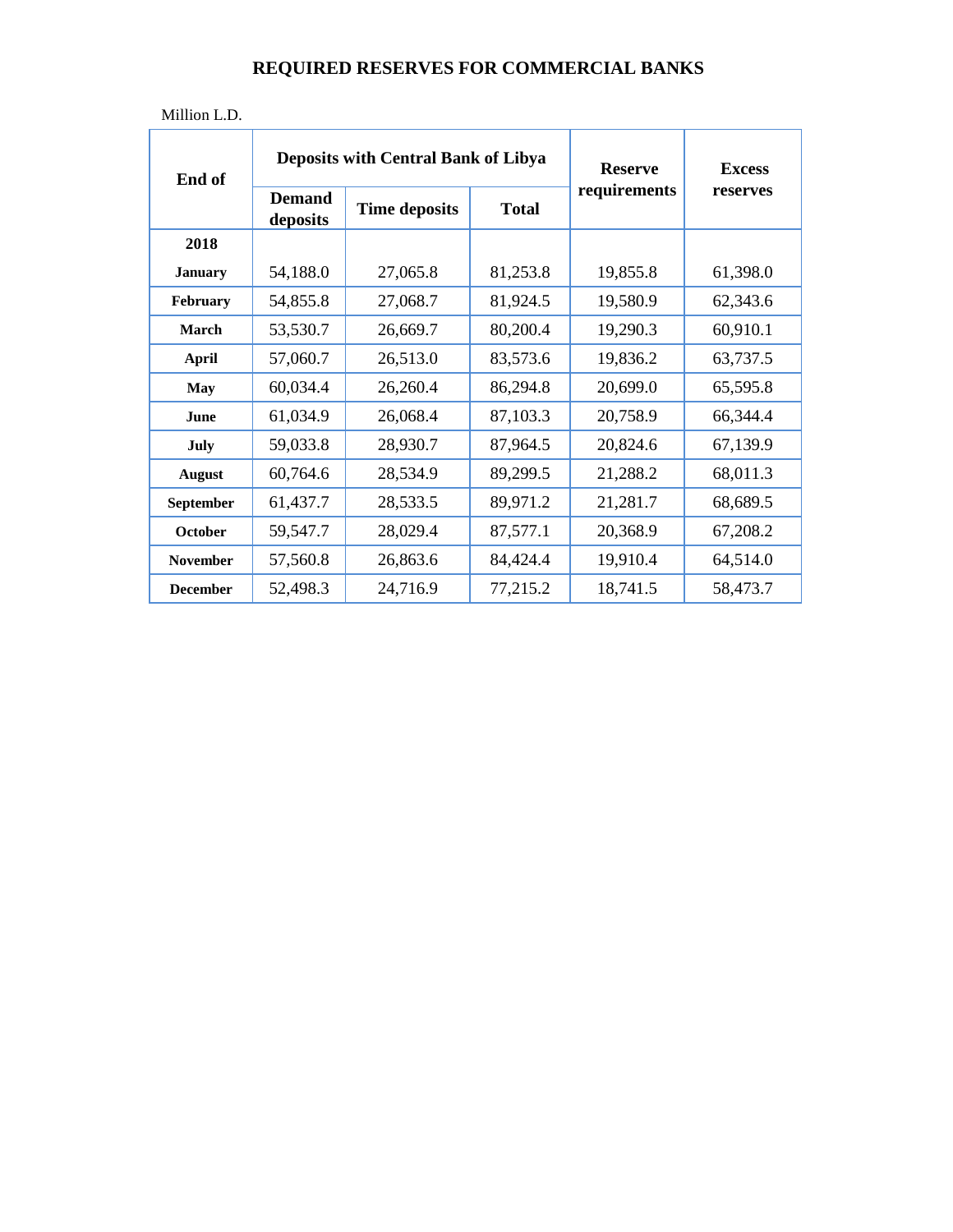| End of          |                           | <b>Deposits with Central Bank of Libya</b> | <b>Reserve</b> | <b>Excess</b> |          |
|-----------------|---------------------------|--------------------------------------------|----------------|---------------|----------|
|                 | <b>Demand</b><br>deposits | <b>Time deposits</b>                       | <b>Total</b>   | requirements  | reserves |
| 2019            |                           |                                            |                |               |          |
| <b>January</b>  | 57,660.9                  | 22,869.3                                   | 80,530.2       | 19,151.8      | 61,378.4 |
| February        | 55,379.5                  | 23,258.1                                   | 78,637.6       | 18,591.9      | 60,045.7 |
| March           | 53,554.3                  | 23,058.0                                   | 76,612.3       | 18,305.5      | 58,306.8 |
| <b>April</b>    | 56,374.3                  | 20,512.5                                   | 76,886.8       | 18,603.3      | 58,283.5 |
| May             | 57,552.9                  | 20,243.9                                   | 77,796.8       | 18,663.3      | 59,133.5 |
| June            | 56,896.2                  | 20,657.4                                   | 77,553.6       | 18,333.7      | 59,219.9 |
| July            | 50,646.1                  | 19,166.3                                   | 69,812.4       | 18,285.2      | 51,527.2 |
| <b>August</b>   | 54,463.2                  | 18,411.0                                   | 72,874.2       | 18,746.3      | 54,127.9 |
| September       | 54,052.6                  | 17,813.0                                   | 72,208.2       | 18,284.4      | 53,923.8 |
| October         | 52,630.8                  | 18,871.1                                   | 71,501.9       | 18,195.9      | 53,306.0 |
| <b>November</b> | 53,075.2                  | 17,091.8                                   | 70,167.0       | 17,790.8      | 52,376.2 |
| <b>December</b> | 53,981.3                  | 15,846.9                                   | 69,828.2       | 17,743.1      | 52,085.1 |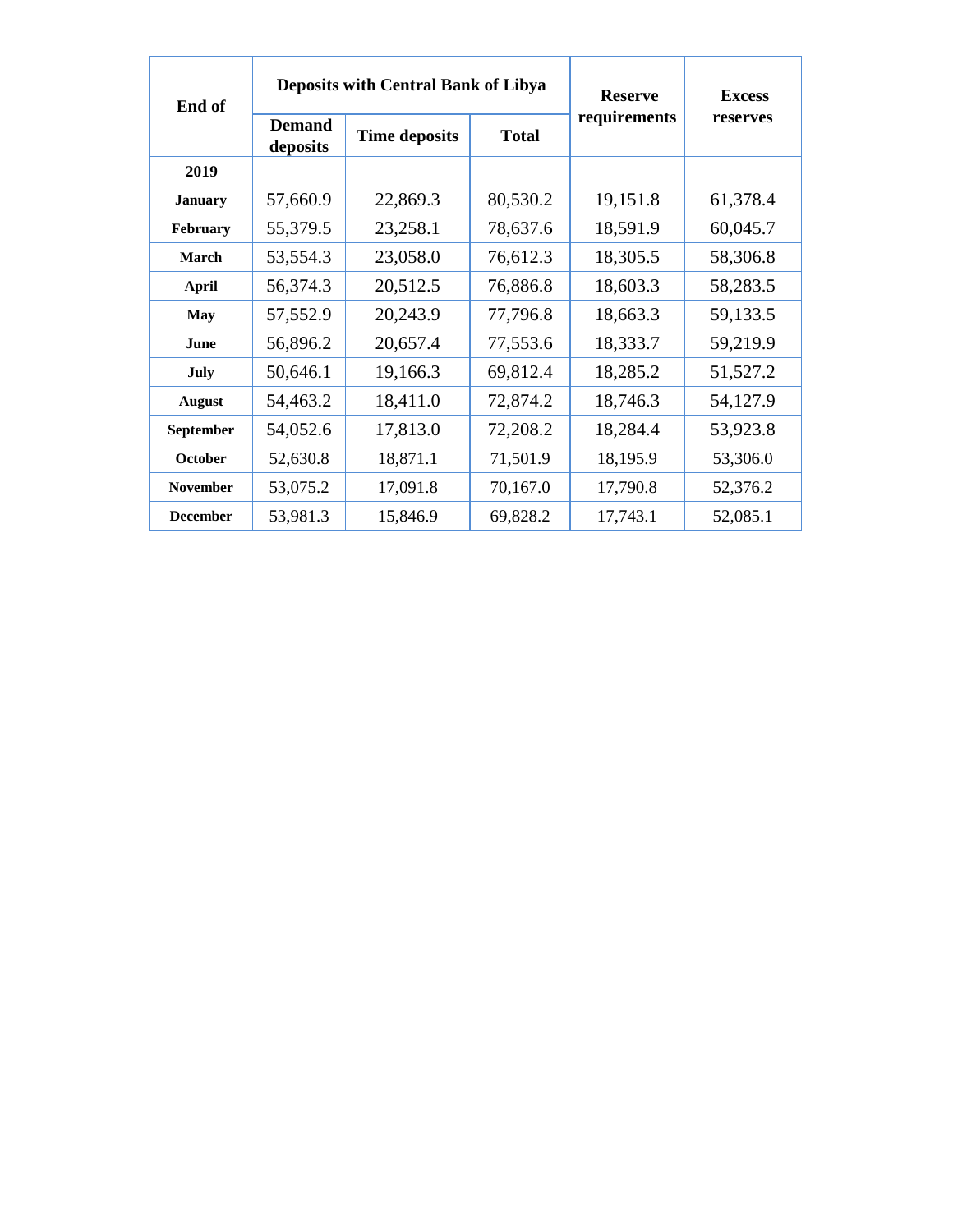| End of          | <b>Deposits with Central Bank of Libya</b> |                      |              | <b>Reserve</b> | <b>Excess</b> |
|-----------------|--------------------------------------------|----------------------|--------------|----------------|---------------|
|                 | <b>Demand</b><br>deposits                  | <b>Time deposits</b> | <b>Total</b> | requirements   | reserves      |
| 2020            |                                            |                      |              |                |               |
| <b>January</b>  | 50,429.2                                   | 18,297.2             | 68,726.4     | 17,784.1       | 50,942.3      |
| February        | 48,824.2                                   | 15,379.8             | 64,204.0     | 16,867.8       | 47,336.2      |
| March           | 52,583.7                                   | 12,940.0             | 65,523.7     | 17,403.7       | 48,120.0      |
| <b>April</b>    | 59,167.4                                   | 11,307.0             | 70,474.4     | 17,788.6       | 52,685.8      |
| May             | 58,171.2                                   | 12,791.1             | 70,962.4     | 18,464.9       | 52,497.5      |
| June            | 62,754.7                                   | 13,737.9             | 76,492.6     | 18,775.7       | 57,716.9      |
| July            | 70,493.0                                   | 11,042.8             | 81,535.8     | 19,993.8       | 61,542.0      |
| <b>August</b>   | 67,564.9                                   | 14,245.7             | 81,810.6     | 19,759.0       | 62,051.6      |
| September       | 62,718.2                                   | 19,893.6             | 82,611.8     | 19,987.2       | 62,624.6      |
| October         | 63,476.8                                   | 20,087.6             | 83,564.4     | 19,956.3       | 63,608.1      |
| <b>November</b> | 64,186.8                                   | 20,150.4             | 84,337.2     | 19,926.3       | 64,410.9      |
| <b>December</b> | 68,245.0                                   | 17,118.2             | 85,363.2     | 20,438.8       | 64,924.4      |